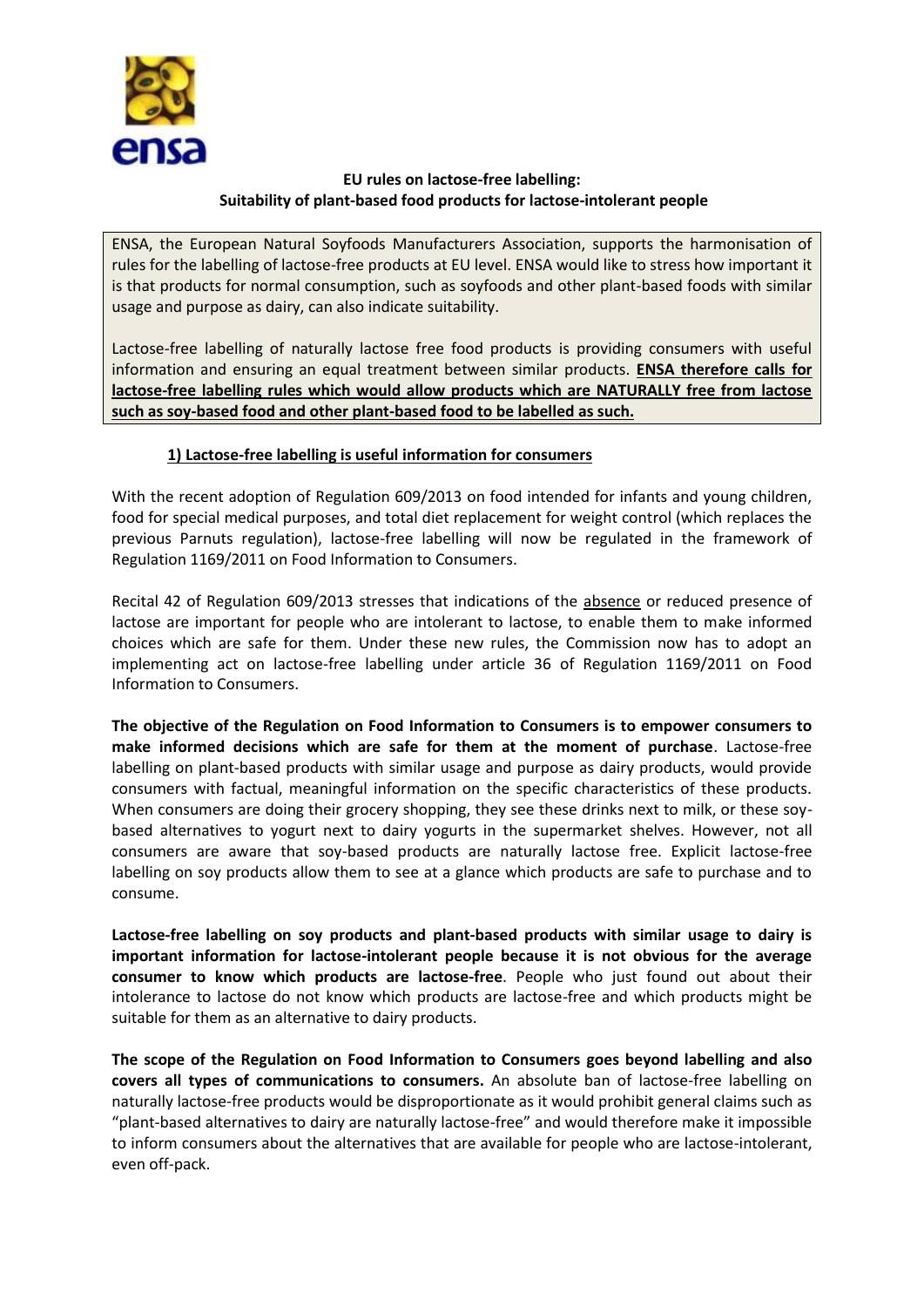

**Unlike lactose-free labelling, specific rules on gluten-free labelling have already been adopted in Regulation 41/2009.** This Regulation provides that foodstuffs intended for normal consumption (i.e. foods which are naturally gluten-free) can be labelled as gluten-free. As both gluten- and lactosefree are regulated under the same article of Regulation on Food Information to Consumers, logically, the same principle rules should apply allowing foodstuff for normal consumption being able to label lactose-free. In both cases, consumers who suffer food intolerances benefit from the explicit labelling of foodstuffs which are suitable for their needs.

## **2) Milk and plant-based products with similar usage, needs and purpose as dairy should be treated equally**

Lactose-free labelling on plant-based products such as soy-based foods and drinks is a tool to clarify the difference of these from their dairy equivalents. **Soy products are indeed fully-fledged alternatives to dairy products and other plant-based foods and drinks are a great variation to dairy products**:

- Soy products have the same **nutritional composition** with high quality protein and other plant-based products contain little fat and little saturated fat;
- they are used in the **same way and at the same consumption moments**;
- they are sold in the **same shelves** in the supermarkets.

The principle of equal treatment in EU competition policy requires that all products on the same market should be provided with the right conditions for fair competition on a level playing field.

In addition, it should be noted that lactose-free milk cannot be called 'milk' according to the Single CMO Regulation. As a result, lactose-free dairy products are marketed under the denomination 'milk-based lactose-free drinks', in the same way as soy products are marketed under the denomination 'soy-based drinks'. **All lactose-free drinks, regardless of their origin, should be treated equally to provide conditions for fair competition and should be therefore be subject to the same conditions for lactose-free labelling.** 

Because lactose-free labelling on plant-based products similar to dairy is useful information for consumers and because it provides a level playing field for similar products, **ENSA calls on you to ensure that EU rules for the labelling of lactose-free products also allow products which are naturally lactose-free to be labelled as such.** 

Established in January 2003, the ENSA represents the interests of Natural Soyfoods Manufacturers in Europe. The term "natural" refers to the production process used by ENSA members to produce food using whole soybeans. Soy food products from ENSA members are produced without any use of GM (genetically modified) material or GM beans.

\*\*\*

The founding principle of ENSA combines a belief in natural soy products and the use of sound science. ENSA seeks to raise awareness among EU citizens and promote the consumption of natural soy products, which are an integral part of a healthy balanced lifestyle.

The ENSA is an association of internationally operating companies, ranging from large corporations to small, family-owned businesses. ENSA gathers 10 members:

- Alpro, Belgium
- Hain Europe, Belgium
- Grupo Leche Pascual, Spain
- Liquats Vegetals, Spain